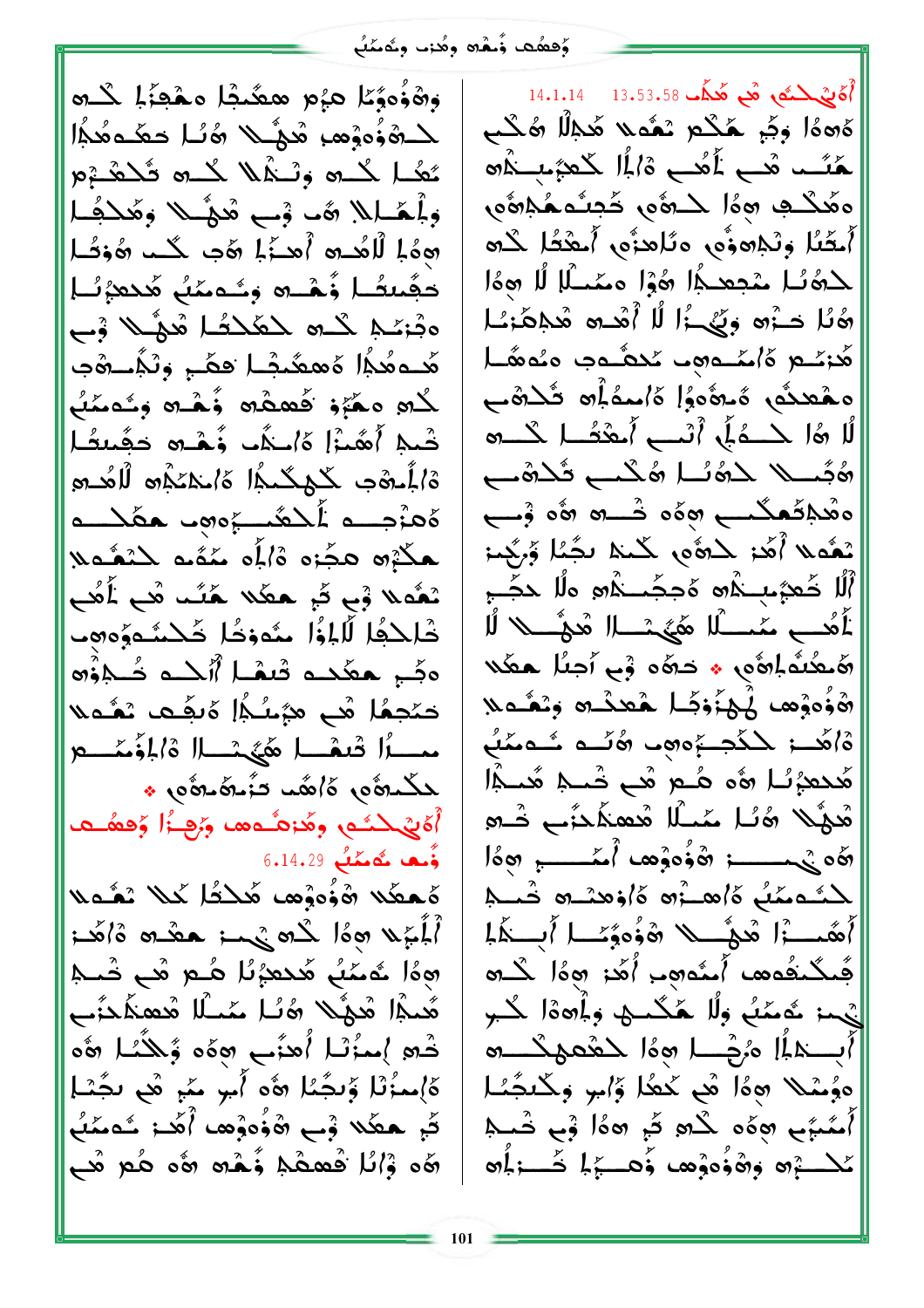وُهِهُم وُجْهُرُ وهُنِ وهُمَمُكُ

للطَّلْطُ مُدْمٌلا وْمِ هُومُدْمُ ومُدمَّلا همَّدَبُمْ لَا رجُل وَيُحِكَّدُمِ ٱلْا شَمْعُ! هُجَو هُكْتُمْ أُهلَقُومَكُهُوُّ أَهِمَّ وِنَىٰذًا وُهُ۞ وِشُومَٰنُ ۞ٱلا ۚ فَعِهِمْسِ وَّهْ1ه وَشَمِيَّتُ خَيْبًا أَهُيْرًا هَا يَنْكُب دَڢُىڭا ەۡــُەب ێٚۿڴٮ؋ؙٳ ەەٗ بِكَسِيمًا يُوجَسُمِ لَأْهُسِ وَحِعَدَت أَلاهُبِ وهوب وْالْمُ مِكْلِم مِكْبْرَه ٥ﻫُﻌﻪ ﺧﺠُﻤِڋ ﻋﺠُّﻪﺅٗۢٳ وهَّەؤُكُل وُقْعُهَا وُلْعًا شَامَّكُنْ - مُكَلَّى - <sup>يَا ي</sup>ْ ەُھەُا وِجَرِ هَكُمْ يْعْدَمْ لَمْعَيْشُونَ وَجَدِيَّةٍ لَكَمْؤُهِفَ ۚ أَلَكَفُتُمْ وَ مِنْ هُنَّبَ مُحَ أَهُـــــــ كِمَكْفُــــــه مَكعَّدِـــــزُهُ كُعبَرْسُلَاهُ) مُدَسَّلُ وُسب كُبِرِ حكَملا ضُمْ أَهُمْزَا حَجَّءُومٍ وَحَقَمَمًا هَيَّةٍ حَمِّ لَمَكْكَسِمُ٥٥مِ وْاهْدِ كْـ٥ أَبْدَ وَّهِ وَالْمَالُ وَالْمُعَنِّبِ وَهُوَ مَعَمَّضُبِ أَنَسَبَ حِبًا مُعَمِّد أَاهَٰ: لَحِقُو أَلْحَد أهنأكم للشاملة أمكب وهُعلَب اَبْتُمِيْمِهِمْ مِمْلَامٍ مِمْكِمًا مِمْلَاسٍ هَمِيَهِمْ ٱ همَا حَجَّى مَيْ ذَا هُدَوَّفْ مِمْ هُمْ ا هُعنَسَى وهُنَــٰهُ! هُنعَنَبِ وهُعفَقَنْـا هُتَمَادَنُـب مهْدَـُـــدهِ لَلْمُـُــا وَلَلْـ لْلِمَهْلا شَه ثَمِ وْبِ ٱلْمَدْهِ هَـٰٓ: نْعُومْ لِلْحُلْمَٰ: لِكَبْعْا كُلّ شُومْتُهُ هُنُـا بِفَعـندُهِ حَسَّوذُـا حَشَسـرُا هَٰىئا وفْعٍ وُّەممُا فْتَعَالَىكَ وْاللَّا هُنُـا لَفَعِيدًا وَسَيْدَ الْمَسْتَدَاعِ وَسَيْدَا

ضَمِ مَعِمَّ! ۞ُه يُهِم: ۞ُؤُهوُها هُمَّوُو هِمَا أَسْوَهِ لِلْمُصَمِّبُ وَأَهْدَرُهِ خَمْلِهِ أَهُمِ أَ لَا شَيْ لَا شَوْءَ وَ اللَّهِ الْمَسْلَمَ لَهِ جُىگىخُــەما أُمئــە۞ب ۞ب ۆٖىھَــج أَهَدَ وَوَاجِعَدَ شَوْعَكُمْ لَحِدَةٌ وُوقِهَا وِلًا هَكُمهِ لَكِ وِبْهِهُمِ أَبِيْمَا أَمِنُومِ رَّفَ وَّى رَهُوُهِ مَّا لِمُسْعَلِ رَهُمَا كُلُوهِ ەُرْضُى «ەْءُ كْمُعْصْلَات ەلَّا مْعتسُا بِعَهُ أَوْمِ الْمَشَوْ بَمِنَ مِعْهُوهُ وَفَقَّ لَهُمْ ٥٥] اَبْجِرِيْ أَ٥٥] مِجْمَعِ الْكُلْمُ وَلَمْعَة أَوُّمِكُمْ وَهَٰٓءٌ مِمَّا وَهُمْكُمْ وَوَٰٓءَ الْكُمْرَةِ مِشَهْدًا أو الْمُعَكَّدِ الْأَلْمَرْهُ مَكْتُم وَجَعَمْ عَلَيْهِ حَمَدُ ١٥٥٧ لَكْتُمْ وَ٥ مُوهُـا يُبِيحُـا ثَـبِ وُوُووْها حَجْمــهِ تَكْتَبِهُمْ مُعْقَدِينَكُمْ لِمَجْتَبِينَ وَوَٰا لأوزجُلُوهِ وَكَتَسَكْتُرْجُلْ وَكَرْهَا فَي كَمالًا هِ دَكْــهِ ضَـٰزِيْهِ وَهُوَٰهُوَّسَا وَعِيدِ الْمَشْهَدِ إِلَى الْمَسْرِهِ مَدْرَةٍ وَوَهِمَا ەلگىكى ۋەھگىجٌىپ كەنْسە ۋاھْد مُحْدُر كُمِكْتِما هَاحْتَ مُعَتَّمَ مُّتَوَّم وُرجِمًا أَبِيهِ وَٱلْمَلَا جُجِبِ وَمِطَا جُمِ وَهْيَمِ وَأَهْلِكُبِ أَنْمَلا كُجِب حَرَّهُا لْمُشْكَى مِنْ وَهُلْكُمْ وَاءِ وَهُ وَْسَى نْعِصُمْ وُاهِزًا لْأَهُدِهِ هُنُا أَهْلِكُنوهِب أُهزُا لَكُـ وَقَصْدَه وَشَوْعَكُمْ هَٰكَهُمْ إِنَّا ُّەمْسىرًا مْكَــمْ خَجِهُـىگـولَمَّا حَــوُلِمَّــو هَٰكِتُا هُاهِزًا كُلُّهِ رُجِئًا إِنَّا حَـهُوْا هُدِيٗا وٰ إِنَّا لَا حُد حَدٌ قَسِطُ وَّهُ¤ وَحَقَقَهُم مَحْدَدُ مُؤْتَمًا لَهُ مَنْ مَنْ مَنْ مَنْ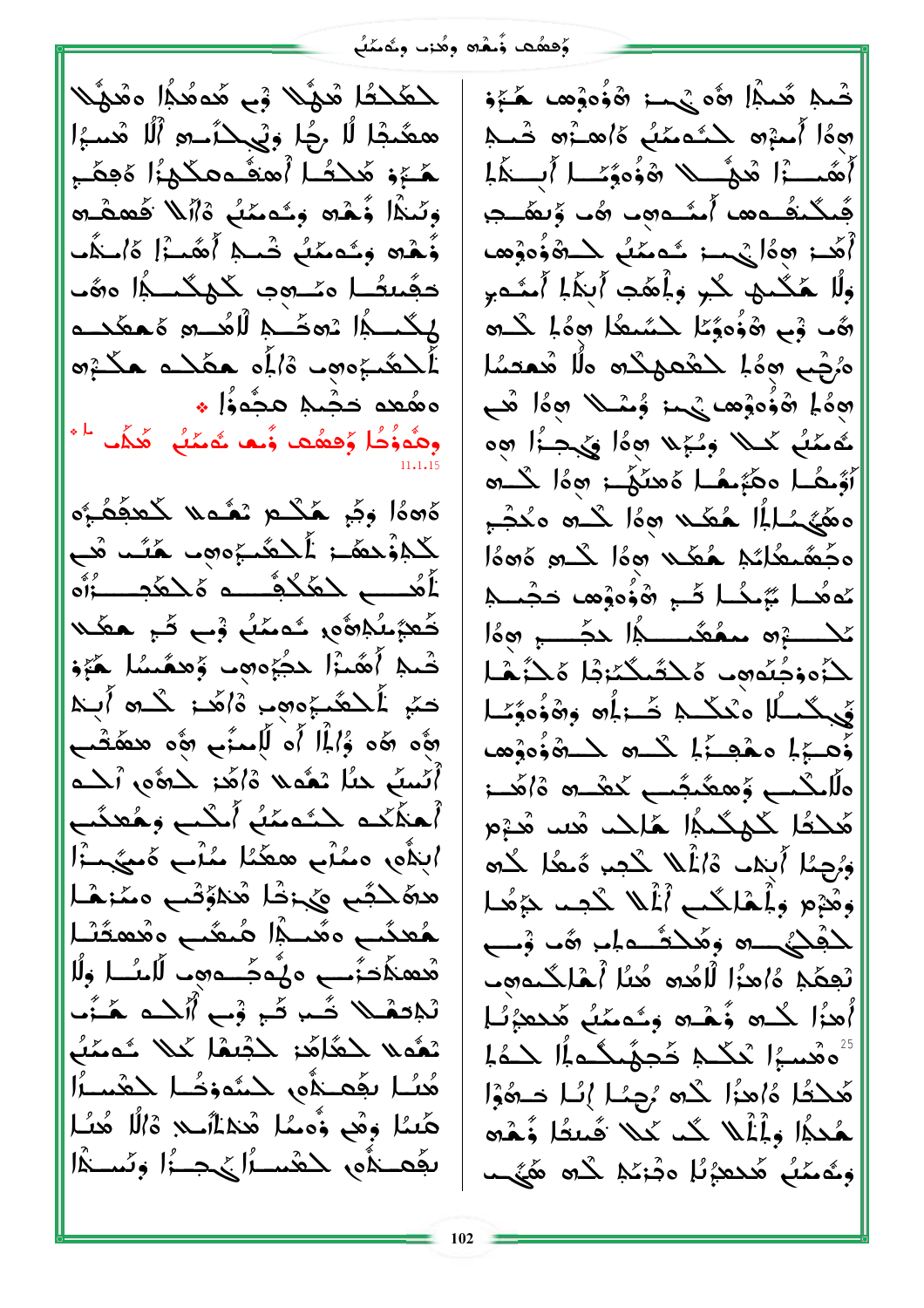وُهِهُم وُجْهُرُ وهُزِبٍ وشُامَيْكُمْ

كْمِلًا شُكْبُ أَنْ كَلاُّهُا سِكْفُبٍ هَبُّ وَّكِمُّەجكَّى ةَ)، كَمَلا حَـزْه لَّا مُـْـهـ ٱلْلہ حُکْبُ وَ اُحْکَمِ اللہ کَا اللہ کَا اللہ اللہ ک ثَــلا مْــٰٓةٍم كَـفَــم نَــٰٰهُلا كَـــم هَٰنـُـه نُعدُه الْأَكْمَاءِ مَنْ الْمَحْمَدِ الْمَدْهَا الْمَحْدَةُ هـأَوْها هُكُـه همَّنْتُـجا هِمَّسُـل هُنــهِ ەھُم ەُلمُوەمى كىلا كېنىئا ۆللىھ ەجُخْا مىڭگَى مُنَّە نْھزىمَنى شَے منْــــوثُــه وَهمْمُسُـــا أو كَرُبُـــا أو مدجُّدهنُــا أَد وَوُدفنُــا أَد ثَـٰفِـُـا أَد كَزِهْكُشُه أَلَا أَه هُبُمْسُهِما أَه هَٰىفُ] أُسِبَر وَّجَدَّسَتِ وَهُوَيَّكُمْ وَهُدَّسُومِ هُدَلَّامَـُــــِ هَا لِمَــمْتِـــِ أَمــَــَـرِ أَهــــَزَا كْتُحِمْكُمْ ٱلْلَّا حَمُّكْنَبِ قُكْمُنَبِ أَكْتُبَ ۖ حَبَّہٖ هَٰٓ وَّاۡسَجَّےٖ مِنفُـما إِنَّـا يُصِبَ وَلَا هَٰدِهَ أَلْمَ مُحْدًا وَلَا هَٰذَا وَلَا مَحْلَاجُهِ ولُا حَدَكِمُنَـا ولَا مَمْــلَا ولَا وِهُمعُــع ولُا وِّحجَٰنِيْ ولُا وُومُنا ولُا خُومِصَا أُهِلًا حَزَّىبًا إِسْزَٰٓاً أَحْصَّى أَفِرْهَٰت هْمِ مِنْدَدْهِ وَلِلْأَهُ وَجِعْنَى نَعْدَلا مؤسسات  $\sim$ مَعْ هُوَدَهُمِها وَالْمُسْتَمَارِ هُوَيْتَهَا  $\sim$ هُا هُعْمَنُــا وَهُـــهُوَّه أَلْهُ وَٰٓاجُـــهُ لَيْ حَعَّذِحَزَٰا ٱمْذَهَبَ وَوَٰهَا ٱبْنِ هُدَا وَقِعَيْهِ هُه وَهُلُكُ لَمُع هُدهُهُ لِمَعْدَدِيْهِ خُرِهُــولَمْ ومُــوْرُهِ وكُـــهِ لِحَمُّ لَــا هُعِمَلًا أَبِي هَٰذُكُم أَحِكُمِهِ ۖ أَجُرْهُ لِّي كُمِرْ يْعُمْدْ لْأَوْجُمْ وَيُنْهُمْ لِحْدَةُو لِ كَلُّهُا هُوَأَنَّا هُي كَعِعْدَا هُوَ وَحَيَّا

وَّقَبْصًا حَجَّىم هَٰا أَعْصَى وَوَّقَبْصًا ِكْجُ**ِهُبِ** ضُبْهِ هُكِخْا أَنُورٍ وْالْل هُنُـا بِفَعِنفُوسِ لِكَمْسَرًا بِجَمَا أَبِي أَهْدِ إِنَّا سَرَرُ مدَّمًا لَدَبُ سَكَّمَ مَتَكَمَّلٍ مَثَلَّمَةٍ مِنْ مَثْلِكِمَّةٍ مِنْ مَثْلِكِمَّةٍ مِنْ مَ وَّحكُمِهِب حَبَّمَتِ وَهَٰا أَمَّا هَجَّءٍ إِنَّا هَٰڵڶڝۦڡۂؚۄ؞ٚڡؙۘؗڹۥؚٞٛؽؘڡۭ۠ۢڔۦۏٮؙٚڋۿؠۦڵٛۄۏٮٮۢٵ هِ مُحْسِرٍ أَهُمِ أَهْرَبُـا ۖ كَجُـُـمٍ ۖ وَلَا هُــع تُمكْسجَى لْفْسَا وِؤْدَ هْبِ شُـْمَمُّلُ هَٰدِهِ ۢبُلِ احْدوُۢا ۚ وٖۡبِ حَـهَٰٓدَحَٰٓء ۚ عَمَدُـا وَّبِ وَهُمْ هُدُومٍ هُمْ مُمَعُدٍ مُمَمَّلٍ وَّسِمِ هُدهرْنُا هَجَرْهُا لِهُهُا هُلَا هُلَّفُواْ وَّحكْمُا خَعِهُٰدُا مُحْوَّجِدُا هَعِهُٰدُنَا مَسْهِقِّى لَاهِ تَكْتُمُ مِثْمِنَ لِمُتَمِنَّةٍ لِمُتَمَرِّدَةٍ هُأُودُكُمُ الْجَهُدَ لَحْدُمَكُمْ أَبْلَنُصُمْ وَلَ رُضِّبِ ابْنَاهِ، هَضْكُمْ وَهُوَهُ كَلَّمُا وَجَدَبُبِ حَمْلِهُمْ لَي وَاسِطٍ حَمْدِهِ أُوِيْنَا ولَعظَلا لَعظَلا \*  $\mathscr{R}$   $\hat{\mu}$   $\hat{\mu}$   $\hat{\ell}$ أيجزأا وفوحسه مستسل وحساما مُبِكَمِّكَ وِّجٍ وَّامِكْنِي وِهُنْتَجِّنِي لَانْكُنْدُا حَجَّلا مُثَرِّم مِنْهُ فَلَدِهُ لِكُمْجِــٰهِ ا لْالْمَكْبِ وَهَٰٓءُم هُـع وَلَــْـهِ٥َ٥ هَزَّـُـا هُم گُمُعَ مِمْ لَا تَمْ لَا هُمْ وَهُمْ اللَّيْ ثَبِهُـدِبَاْلِ وِرُّودِبَاْلِ وَجِــزُه وَهُو صُــهوْهَا حَـٰدِمَٰٓا وَّاٰمُـا هَيُمۡاا لَّاحُب وْب وهَـٰٓءُم وَحَمَـٰم لِلْـوَّہِ مِـزًا وَلَاحْکَمِـعِ وَّهِــزًا ۖ لِمَــرَةَى أَوْهَـ وَلَأَمَكْسِــعِ وَأَوْهَـ لمستَّى هَجَسب هُنُما شُهَيب نَاهُد: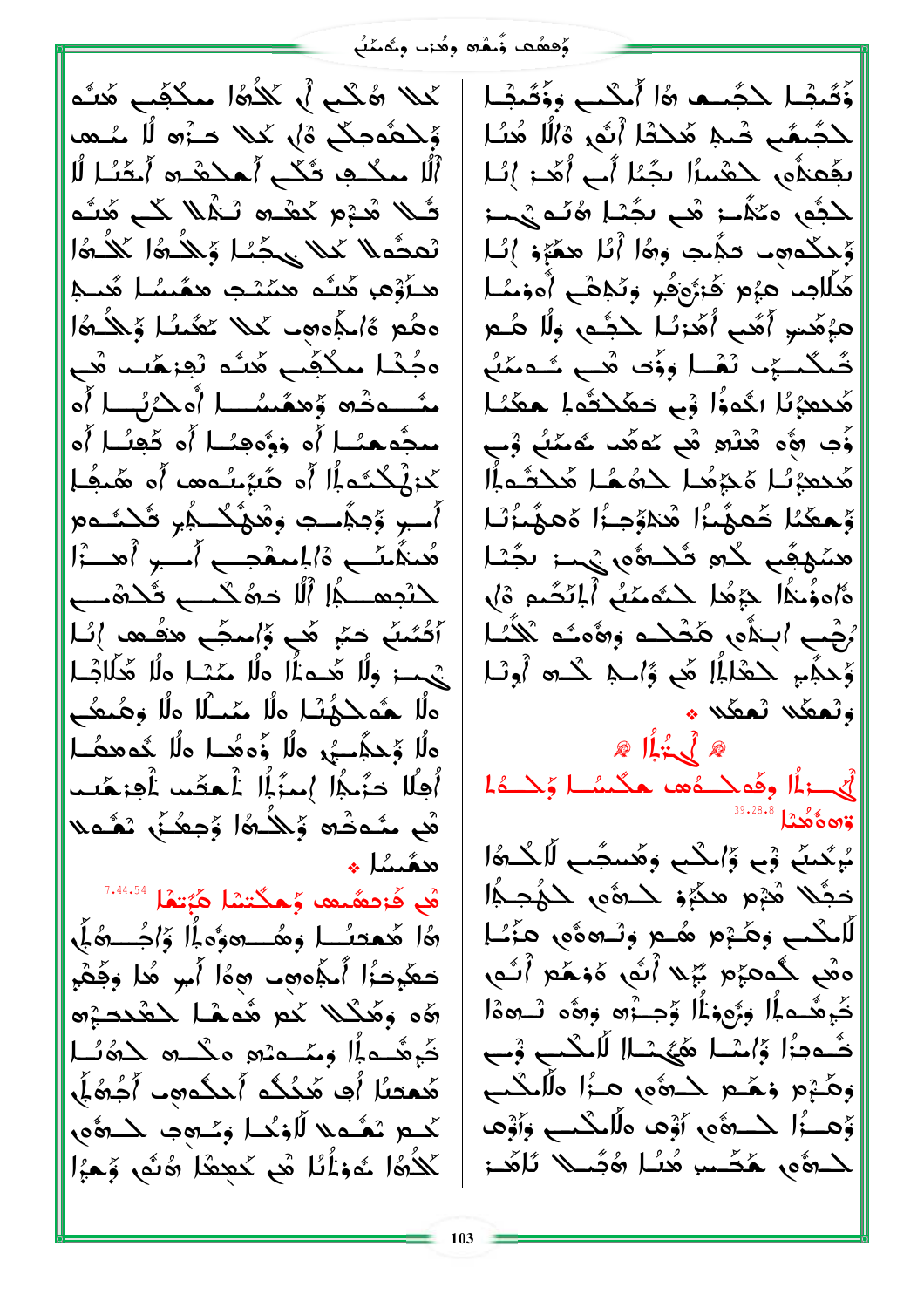وُهِهُم وُجْهُرُ وهُنِ وهُمَمُكُ

ضَرِكْـةُلُر هُـْـُـا ىضَهْـــلا ـهَـتَـهْـا وفقُـــاُكْ هُم قُلا أَمُلُا وقُدِينٍ هُ ها حُرِ حقَّ هُنفٌ أَاَّهِ حُكُوْ أَهْيَحْتُم، حمُّلًا هُوهُنَّا أَه هُـزًا لَكُمْئُـهِـلًا هِ هَٰذِهَٰـمٍ هُـزْهِ. ەھكىسە شۇەۋھە ھۇەمئىل ەمئىسلا وكُلْمُا، هِيُكُر وِلُمِهْا وْهْدا ضْبِهْ أَهُىبْزَا، ولْمَالْمُسَى وُّىمُبِ حَقَّوْمَيْزَا وَٱكْتَـٰلًا، إِنُّــهضَـٰبِ هُــا وَّٰت نْرِيمُنُــبِ وهُنُر أُهشُو هكْسرِ، وكُتكْمَ ٍ لْغْـا ثَلِهُم وَوَّدٍ هُنُو لَّا هُمْ شُهرَّةٍ ﴾ إِسْؤُنُا، شُكُّوْ أَهْنَى لَّكُمُو ِ حَمَٰلًا، وَسَهُا لَّا نَسَهْاً حزْهِجُ الْكُمِلَا، وحُعِمُهُمَا هِهَمِلًا، أَثْبِ ۞ُؤُووْها ؤُمِهْلِهِ وِشُومَنِّكٍۥ ۞ُلْبِ وحُتكُمَ ۖ لَغْلَ لَّا هُم أَحِدُلُهِ ۚ وَهُ وَ وَ بِكَـهِ أَمَّاهُمْ لَكُـبٍ هُـُـهِ وَٰا هِ صَـٰهِ \* Løge لْحُوَيُّبَنَا، حَمُّلًا، وحجا لًا سَجَا تَحْكُسُكُمْ كُمُكُمْ وَالْمُنْكُمُ وَالْمُؤَالِمَا يَوْمُ وَالْمُؤَالِمَ وَقَوْدُوهِمَ : حَكُمْ وُمِفْسِهِ وَأَهْلِمْ. دهْكْدُ ودُخ؛ أُمادْسِكا : هكْسِ كُمهِ مَ اللَّهُ اللَّهُ مَا وَ مَدَّى اللَّهُ مِنْ اللَّهُ وَوَّهِـــرًا هِوَّا حَزَّىمُــا وَحِـــرَم رُووْه فَىلاً. ۞و۞ يُوطُ لِأَوُّبِهَا وَسِكُف هُ مَعْدًا عَهَّىٰ \* لِگُملُمَنَّا، ١، ١ حمُلًا، نَعْنَا 20 مَحْ فُەھڔُنُــا وَهُىــُــا *أَــم*ــكَ*اوُ*و ق. مْب مَحْدُا حَدْمُهِيَّهُ نُزُا هُدُّوْ \*

قْبِ هِبْهُمْسِيُّهِ، هُالِمُكْسِيْلا هِبْهُسَار لِكْتُوهُـــوهِـدِ وَوُوَّسِــو هُو وْأَحْقَـــت وُسِعْدا هِ ُمُدومِد وُلِكُ هُا هَـمَـاْلِلا وِلْعَصَّىبِ هُعْمَلُنَا لَّالَكُ هُ۞ وَغَيْجَاجَ هنْمعُــم، وْب حَيُــا كْـــــرْهُ خَمـــٰهُ! هُهٰنُمِكُمْ لَٰلَا هِـزُا خَجِجُجِ أَيَرُسُا أُسِبِ وْاهُدِ بِجَبْا وُحِعَيْبَا حُدوهُبِ وَاوِجْبَا الْهَجَمَّا مِنْهُمْ فَيَجْمَدُ أَمَنَّهِ خَمَيْهَ وِأَجِئُو ۚ كُب أُهُدَ هُدَيُا أَو أَسَد أَباؤُا وَّسُسنام لَّا هَٰا أَسْرًا وَّسْس كَجِعَ ا هُكُبِ قُدْهُبٍ أَه هُعِيْبٍ هِـبُلًا هَٰوِلًا بِهِ تُمَسِّي مَا مِنْ مَا عَلَى مِنْ تَمْسِير أَبِ``أَه حَبُّكْتَبِ كُـهِ مَجُلا وُّه مُنْ ا وَهُدوهُـــا هُىعُنــــ ابـــَدْهِ أُســـبر أَجُوَّمَتُمْ إِلَى أَبِيدًا مِنْ الْمِنْكُمْ يَمْسَرَحْ شَيْ ىجَدْا ولًا وَوَْهِـه هُحمُكِـه أَجُهَٰىـثَـم لَّامْكُبِ وَهَٰٓءٌ هُدَ هُدَهُ مَلَّا هُدَا بِٱمْلِهُ وَهُ وَأَوَّحَكُم أَنَّ وَأَبَّدَهُم أَحْدٌهِ خَلَّفَ ەْھۇڭدەنىسى ەھھىنىدۇ ئىقەھا بِهُزَاءُ سُدِهِ وَجَدٍ مِعَكَدٍ وَوَّهِ هُكُبِ ٱلمِكْتِ شَعِنْهُ احْتَجِعَةً وَ ەسئىزمى سەم ھى*ئدە؟ مىك*م بە تُماوُا وَقَقَصَفَ وُسَهْدِهِ وَهُدَبٍ وَشَوَسَكُ هُدهرُ لَا حَدُّهِ 7 وِضُفَّى إِسْتُفَ فَكِّي. مْععداً ذُلًّا قُـهوْده وَلَوُحكًا. ەڭگىنە ھەككىلا ۇمئل ۋە حُدَّمَاُل وهُزب مُحقَّقف بِجْدَٰلُہِ کَعَجَ دُءَ، هُـمْمَا بِجِـدَّلُہِ کَعَجْ۔ گَرِچَّةُ اُرِ نَعفَه هُزِيًا هَسَّهَا کَ \*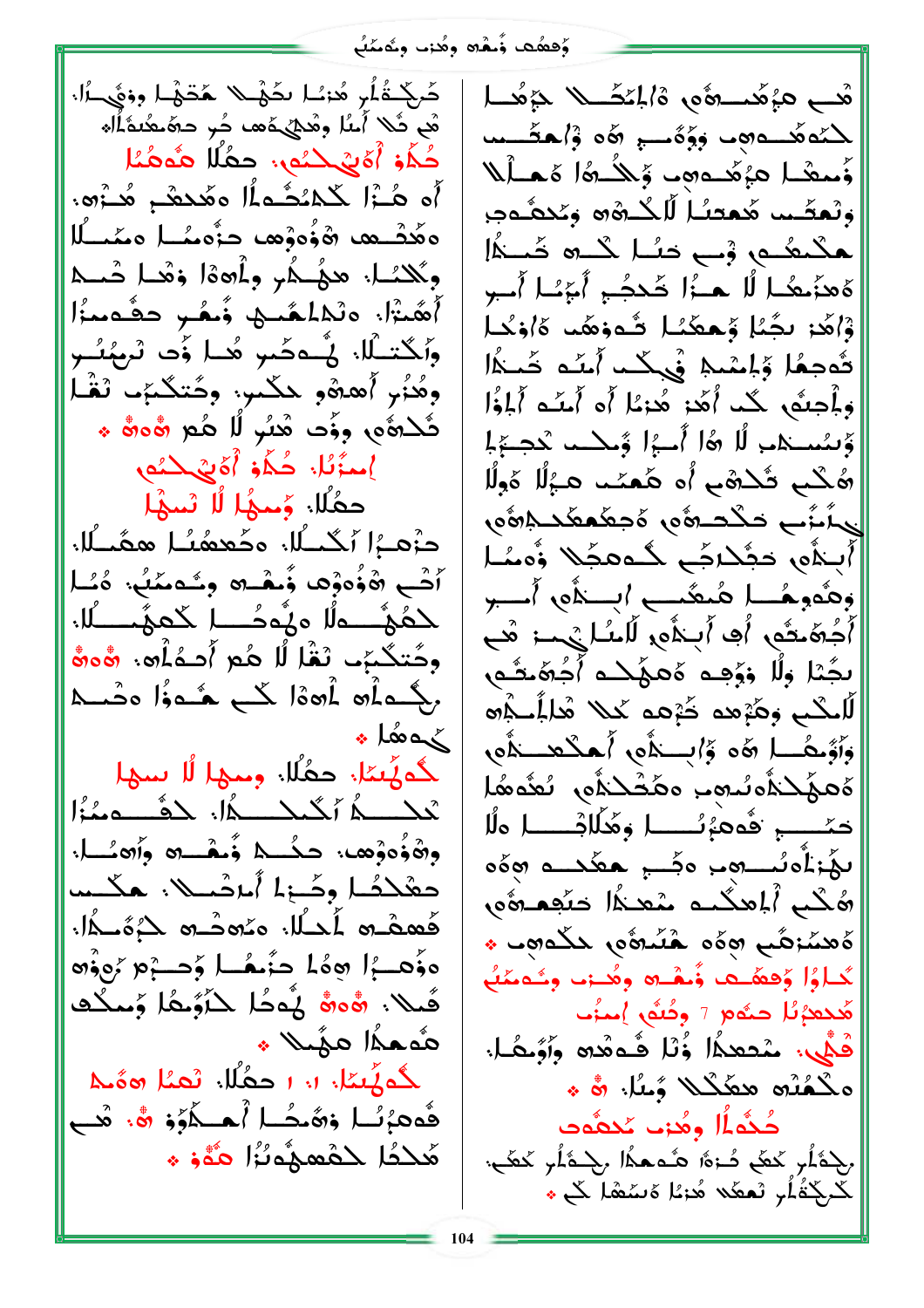وٌههُم وُمْهُ» وهُنا وهُمَهُ

وهُدِءُا وذُكِّكُ ذُهب هُومُكُ الْهِ: حَرْحِيَّهُ أَلْـ هُدَّمَةُ أَلَّـ هُدَّوْ ﴾ لًا نَعْــم م حُاتــبْ- اُنْـُــما \*. حُـــبْ ا أَمادُ ملا هُ مُهْمَدُا هُدُو \* معْهَوْ ݣْلْكُمْ كُنْسُوا مْنْ مَنْعْشَقْ لمَفْدُرُه وهُبُمُّا هُدُّوْ \* ەھْمْلا ھُوْلگە ئېڭىلى ھەدىئىل مِثْوَلُّعُلِنَّ حَقُلًا: هِمَّسُلِ ٱلْمُكْرِ بِلَمْنَ وَالْمَدْوَسَكَ بِكُمْ هَدَهُمْ الْمِنْدَةِ بِكُمْ الْمَدْرَةِ الْمَدَّةِ بِ وْْوِمْا وْمَمْلًا وِهُصِفَى أَمْرِضْمِهِ، وْمِ رُوؤُرِ هَٰٓ;َها كَلَّرْمِهُم هُوَهاً!، وَدُو مَنْحِكَى حُا وِرْهُ وُهِ كَيْمًا ﴾ إِسْأَنَا. حَقُلًا هَجَكُمْ هُنِّي لِثُوضَى لِلَّذُا وَدُوَّةَ هُوَهُمْلَ فَكِشَا هَزْمَزُا هِجْمَ هُوَ هُنْزُهِ: حَكَّ هَٰزُمَهُا هَينُا كِنُبِ أَلِّ هَمِكْعُا مِيْهِجًا لمثَكَّفه حنَّماً \*

وِيَلاَمِلا هِهَا بِحِشْمِهِ أَهْبِثْوا هُ: هِنْدِدَا فَعْدَه وَحُمَيْكُ هُدُّوْ ﴾ وَكَبِ أَلَمْلَا هُمْهُ وَيُزَا ﴾ ، أمدسْده وٌحزَّىرِ هَمْرُلُّ هُدُّوْ \* هكَمب هُومُده هُعمِيهُونُزَا ق. ولمُسْمِ لكفعُدا وْٱلْمَكْرِ دُرُه هِمُّوْ. ەْگُ لَى هُيْمٌ إِنَا كُلْ هُ . هُزْمًا دَّى أَنْ هَذَهُ لَكَ وَشَدَّةٍ وَاسْتَهْ ولًا هُهْــــلا إنْـــا كْـــــرَّة وَّ. هَٰــْــدُـــا حَقَّمَفُــِ ۞ هُمُــِـلا لَمُــد هُــُّةً وَ هَمُــيد لَّكُـــد ونُعِمِكْنِـــد مُكْدُّـــا ۞. وَلَا تُــومَ بِ هُزِيُــا حزَّى ـــأرَه هُـــةُوْ كَالْحُدُّا هُوهُا هِهُا كُلُّهِ ﴾ . هُمَنْكُمْ لِكَمْعِدِهُمْ أَنْ الْمُقَّوْرِ ﴾ وْاهُد; يَكْبُ هُنُا هُبْ يْمَكْمَا هُ: وهُلْمَا إِمَا هُدَّكْدُهُ هُدُّوْ \* هُـزُّه أَل حَضَّر هِهُ لَعَجْمًا هُو هَأْهُمْ لَّكْفُ مُعْلَوْاً وَٱلْمَوْاْ هَٰقُوْ \* هُهْلَى مُعْزًا كَذَّمَهُا قُو حَرْهُا وَهَى هَءِنُهِ وهُتُهِ وَسُدُّو ﴾ وَهيؤُا لَحْيَةٍ لك هُف ٱنْكُسْلُا رَبُّي وِلَمَالُمَا وَلَمْوَضَـــرٍ كُهِمْدُا هُدُّوْ \* ةُاهَدْ لَحْةُ وِهَكَبِ ةُالْمَلَا لَحْصِبِ ثَةٌ: هُه هُا وُرِجِئا هُكْشُاْئِي هُدُّوْ \* ةُاهِدَٰٓ جُمْدُ وَهُجِكْمٍ هُوۡصُلَ ﴾. حفَىكا وُحفَّه وحُمَيْكُ عَدُّوْ \* حَاكُمُ اهُومُا مِمُ لَا هِ مُِّ مَّبَهُم لِكَمْعِكِيْدَنُوْلِ هِمَّةٍ \*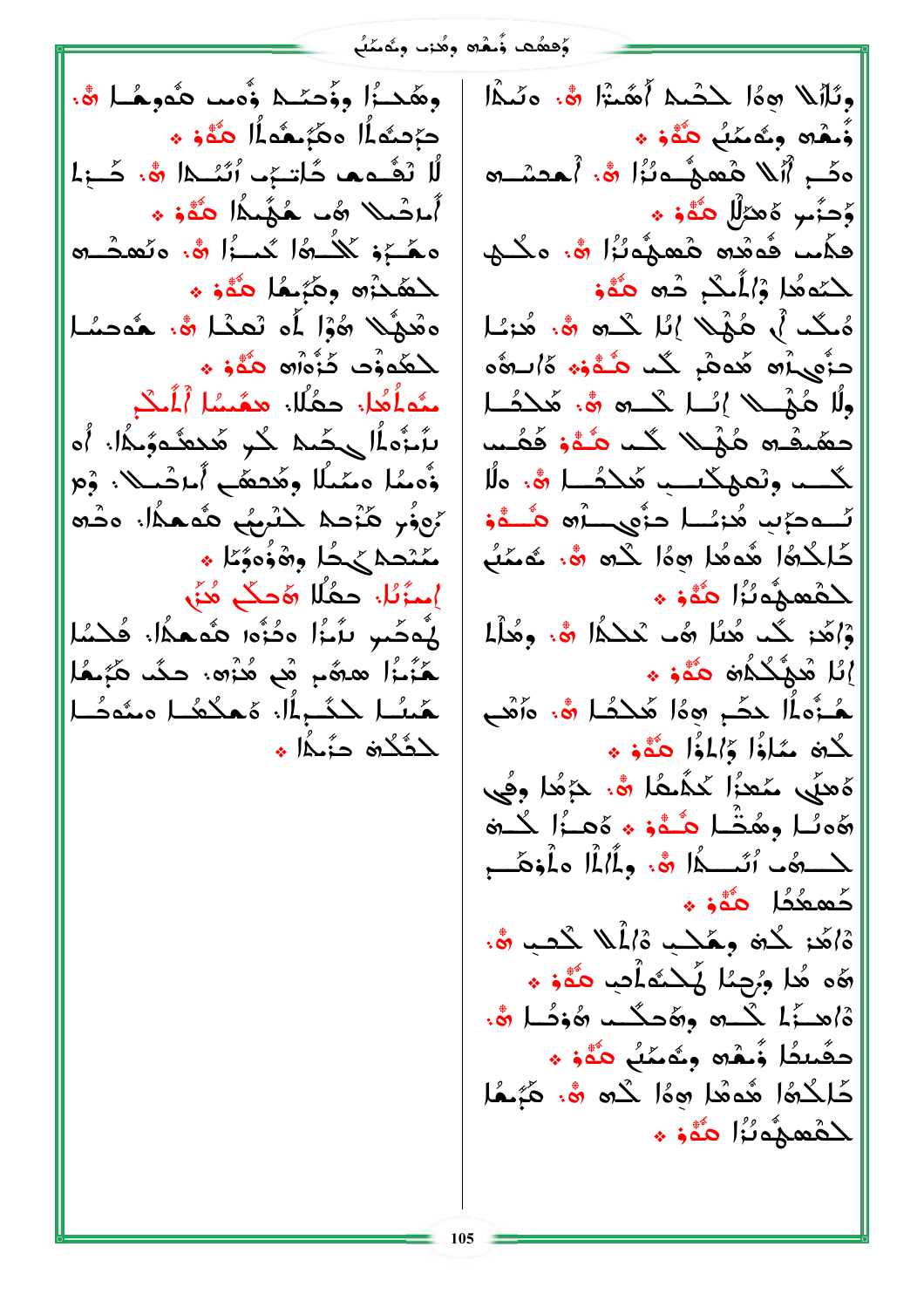وُهِهُم وُجْهُ وهُزِب وشُمْعُبُ

لكىشەة. شىشا شەير سەھەتكە }نُا ويُوهِجُا بِكُوفِظًا أُولًا شَبِ عَعْبًا وَّحُبًا وهُدَنُكْهُـدهد. وْٱنْـا هُـع أَسلَاب وْٱلمْنْـا كعلاً \_\_\_ەم ەُمئے كۆگە ەُاھىز هُمثُهُموما وَهُ وَهُمْ هَـهُمْ وُوَّا. يَحْتُـا هَيْتْ الصَّدْلِـــم مكْـــــــمِّ مِٱسْـــمُمِّصَ هَٰلَلائُل وهُذِمُل ۞ مَمْ هُبِ بِحَثْلِ أَهْدِ: وَهُلْ حَعَدِجَةُ هُــُلا وُهــزُا، وُـهــوُه أُوقِسُــوْه وهُـزِيُــل ەكْبْت ھَشَتْكْدەپ ۆللاھُ» ئىند ۋې ، كَامِمَّتُ أَكْتَ: هَٰا أَنْ لِلْ هَمَّجُوْ إِنْ ا هَٰڵڵػٞٮ۞ۭۿۜٮڹ؞ۅٞٮۿؘۣٮٚٛڡ۩۠ٞۄۏٮؽؙڶ۞ۭۿٮڹ؞ مَلَلفٌ في أُحْ وهَٰلَلاصُل وهُصَّۃٍ حَکّارَحُۃِسًا أُحَّــوہوں أَهْدِ: ونْهِ وْلَا هِـرُمْ هُوْسًا وَجُـا. مَعْجزًا وهُدُرُ لَمْ نُعِجْلُه حُدِيلَ يَدْءُ و ةَ احْسَمِهِ لِكَّرْسُلِ أَهْدِ حَكْسُمِهِ لَا أَسْلَمَ لَمِحْمًا بِحَدْهِ وِكْحُمًا لِمَاحِزًا. هَجْهُنُا هَٰلَادُه وهُـٰٓءَىٰٓا ٰ ٱهۡـٰه وهُـٰهِهَـٰکُــٰهِۦ هُــِـ حنّتنُهُا، تُاهَٰذ كُـ3، لًا هُــع ضَـنَّكــمُ-لْغْا أُس عُمَنُي هُدهرُنَا ﴾ هَٰٓئُمۡٱيۡکَا ثَبِي حُکۡوۡ وِحَمِعَٰٓثُوۡا ۖ وَکَمِعَٰٓ مُعطَّفُ ہونے مُشْتَ وَلَا مُعَنَّصًا لَٰا هُهِمَّمِ لَاهِ. ةَانَا وَلِمَّمِ إِنَا لَاهِمُهِ. وُسْـــلا إِنّــا وْالمَــزُت ـــدَــمْـدِٓ، حــــهُ وَهِسَمِيهِ إِنَّا هُمْ هِمَيْهِ وَأُهُو، وَأُسِرٍ وَٱهَٰذِ كلاحقه ووه مُحَدَّدا حَمَّد مْنَ قُكْمُوهِ وَحَقْرَهِ هِوَا كَلْحَقَصْرِؤُوهَا: أَه هَيْنَكُ هُ شَهْتُمْ هُ هَعْتُ إِنَّ أَهْ هَهُ هِجُعِعُهُا مِمُبِكِمُلًا أُسِرٍ وَحِعْبٍ مُوَضَّلا ولًا هَربُ| كُــرِ وَحــهُوۡۤ| وهَــه أَا كَــعفَـــ أَلِيكَ. هُكَنُا أَنَا وُسْلاً إِنَا هُبِ هُمِعَكَلاً

كَاوُا وهُنِت عُمَيْكُ هُدَهْءُنَّا ِ فَجِيَحُا. وَلَا هُـمِ شَنْخُمَ ِ نَشْا. وَفَت هُم مُصَعَّلُ هُدَهَّرُكُلُّ مَمَّت مَّا. مَا أَمكُمْ كَاحُمَا وَهِمْعَتْتُمْا هِ مِعلَنَىٰ وَأَمِكَ تْــهِ مِبَنْــُىٰ هِكْبِـدَبْـــى لِلْـكَـاوُا وهُــزم سُمِمَّتُ، حـزُم كَجِلِّ هُـومُمَاْ مُوقُبَّا متى المشارق مى المستقار بن المستقار بن مثَّةِي مَا وَثَمِيمُنَا. أَسِ اللَّهِ وَلِيَزْمِعِكْمِلًا أَه ضُمْ هُداحًا وهُكْحًا وُهِرَجَٰٓـهِ هَعَنُـــــــمْ حرْضُــدًا ورُودُّـلًا وَاتَّــــ اتَّـــ وَهحَــــهـ كَهَ تَلْ عَمَّنْ الْحَدْلا مْي حِنْدًا. مَنْكُمَّا مْنَـٰـٰہٗا ہنْـُھُنُـا کَہْے ۖ مُـٰ ہُـُـہِ صَنْعہ ەْسىلُلُه. ھُكْسًا كَىمُسْتُە. مُدْھسَىلا هَ مِنْكَلِ وَهُدَهِ هُــدَ مِنْكُمْكُــلِ مَهَ مِنْكُلٍ لَلْ هُ مُعم مَنْــدْتُمْ وهُ بَــا حَــدُ ا هَـلَاحَـُـا هدُهُمُ الْمُ وَوَّدُهِ حَدُّهُ لَهَ مَنْهُمْ مَدَّمَ هوْدُه همْمْوْ) سكُتفُ حقِّي أو هوْدُء هُـه ذُهُبٍ فَانُبِ كَـهـنُـه مُـرِهِ. ﴿ اللَّهُ هُـمِ حٌمنُّمَ ۚ لَقُا وَوَٰٓ هُنْدهِ، أَسو وهُــٰٓوه ھے وہ حکے وہ اے کی مکنی مُحمدُنُها. هُنُها وكُنه جمَّنع هِمُها أَلمَكْـــمه. أَلَّا حَزَّحَــولًا. هُنَــا وَهِوَا كَعِدْهَاوُا نَسْرَا وَجُوحِكَا رَجِزُهُا هِـرُم هُــزْه هْعِمُــا وَرُمْحُــواْل هُكْنُــا وُهِهْا أَهِهُمَا لِمَشَرَٰا لَٰٓاحُدِهُماْ وَوَجُمِهِ أَهْوَمُحُمَّا هَيْتُمِالُمَ هَــرُم هُــرْهِ. مَمْـُــا حَجَّدِــرُا لِّمِنُوءُ/مُّه مِعۡعُم مُحِمۡلاً وَحُسۡفُواْ } هَزُمْزُاْیُمْ هَادِرْ، هَكِحْمَاْلِ مِهَجَدٍ لِمُحْمَلِهِ لْكَمَنْهَشَا. ةُالْمَكْنِي كُنْعَ بِكُنْتَا ةُوَةُا مَحَدُّل كَمَكْسُلَ هُجَ هُدا كَمُّدَمُّكُمْ شَدّەم سَىكلاُلاَكا أَهـزُت مْنْ بِ هِ أَوْلُ مِكْمِكُمْ إِنْسَـْمَا وِنْعَدْهُ ا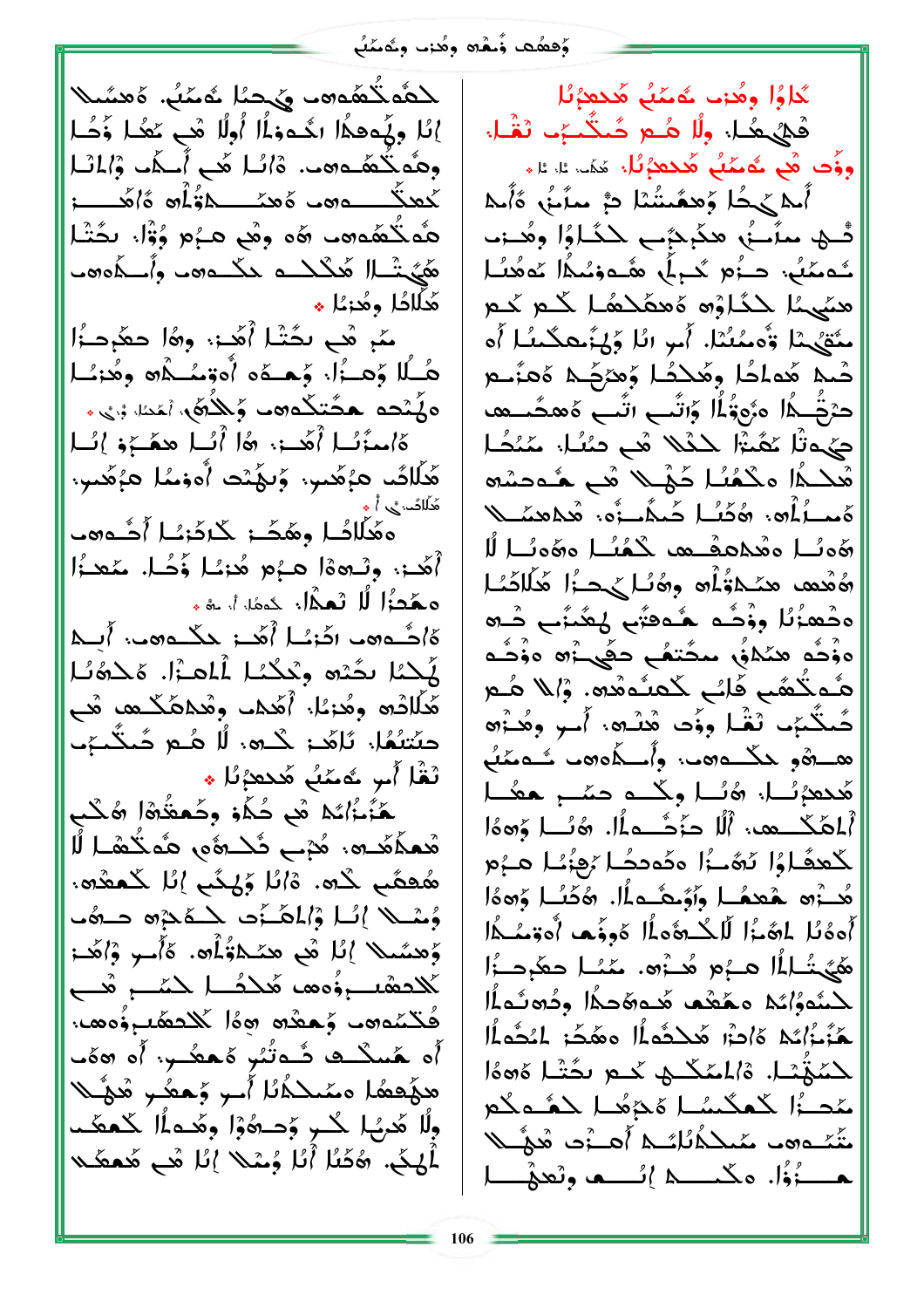وُهِقُم فَهُلُه وِقُنِي وِشَمْلُهِ

لِكَهُبِفَءاُ! هَكْرَمِيسُوءاُ! وَحِكْكِمُوهُ ٱلْمَا لَمَعۡنُا هُ∕َ لَهُ وَٰٓا ہٖدۡصَّیۡطَا ﴾ أُه حكْيعْا جزُّهِم مْي مَتْأَ وهُيفُولُا هُوَرُمِينٌــداًا مالًا عُذكَـــد) حَذَّهُنَــداًا وِهُدِيطًا لِدُرُبِيَّةً أَلَّ مَكْمُ نَسْدَءًا. أَو نُغُّا الْمَسْدُه رَسَمَ مَدْمَا الْمَسْرَةِ وَسَمَّرَةٍ مِنْ النَّصِرَةِ ەَ كُتْ هُي أُوْصَّدًا وَهُرْوُواًا. وَمَرْوُوها هْجِ وَٰٓءُشَالُ شَدْعَهُ وِحْسَوْحُدُا هَيَّـتُـالُمُ ا أَحِد حعَدادًا وذُهُشَاًٰا. هُعجاسًا هُدهَا: لأَمَّة مَا أَسْمَدُ الْمَعْمَدَ الْمَعْشَدُ هَيَ تُالمُ اللَّهِ هَذَا. أُمُّ وَمَسِعَهِ ۚ دَخْسِهِ كلاحُــا وُأْسـو هُكَـــ كُــزاًا ممــرًا وْهــرّا. هُحعْكَمَاسًا ومُمَعَدُّا وُهشَه هفُي هَاهُمَا وهُتْبا كَعْدِهِ. وْابْها وْأَسِيفُ هِوْسِيد لُهُوزُه وِنُعْدَهُا هُعفَعِمُلُهِ: فُوهزُنُا صَّعْبًا مُهْدٍ. وُتَشَيْعًا تَعْتَقُوهَ كَيْتَعْبَ ەڭلا قىنغا أىمْنە كەھھۇل أُه دهدًا هُنَي: هَهْكُوم حَصَبًا هُنُا. ثَكثُم، كَشُوه لِكْعُمْدَٰزُلُمْ شُلْ وْالْوَْثَوْوْهِ هْمٍ هُداخَّا وَؤَأْسٍ هُكْبٍ. وهُوْا مُّكْدُهُ: هْدهاسُا وَوَّەُسُولًا مِسَّحكْبِ لِهُوَوَقْتَا أُدهُـا وودْتُـا مهُنفَب حدْاتُـهحكُا. هُ هِـزُوْٓا ۖ لِا ۡ حَـهَـا وَ مَـُووَّا ۖ وَ هَٰمَهُـا ۚ حَيْبُـلَا مُحَْتَفًا. 5ْكَتُنَا وَّدُّدَمُّا كُحَجُّا حَجَّرْتُعُـا. كَتتْنَا وِتَّەُنْنَا وُوَتُوے وَسُتُّ جَنُّوجُرُهُا ەھقتكىدا مەتكىكىن ئىملار ئىسىمى ، أَاوۡهَٰۚ ۚ وَٰ ۚ وَٰ ٱلۡ ٱلۡ وَٱ ۖ ۖ عَدۡ الۡ وَصَٰـٰٓ ۖ وَصَـٰٓ ۖ لَا ەتەە وْنْݣَائْعَــ دْكْسەن ەْكْسە. ئىمْسىلا وَٱمْــــــهُ هَاضًـا ه هُـــوَٰٓـاُا ه هَادَــلَــهُــزُرِ هؤُي ألَّا، مَكْتَبَلُّا هُعَمَٰى هُي سُعْدًا. هُ أَما حُف هُمصَنَّد) أَ مُ فَحَسَّد أَل مَحْصَلًا مَنْ

ى هُلَا. وَحصَّۃ هُی وْالمُكْحَد حَكَاوُا مكادكهان المشاهده للمؤمر ملكون صَبُهَا لَمْأَمَّدَ لِحَقَّوبِ: وَهُمُّا مِعْكُلًا ةَأَهَّدَ: أَنَــدُّهِ, وَأَنْذَبَهُ وَ مُنْتَشَا قُبَ مئل دؤابن لحقَّمه مُحدَّدُه كَت لِثُوصًا وَالْمَدْرِ الْمَحْكَمَاتِ حَتَّىبِ فْكِسْطِ كَعُزْنُهِ مَعْجَسْطِ كَعْعَدُهِ وِلْا لِمُعهُم، وأَبِدُّو، بِكَعُبُا هُدَلَمُفَيَّبٍ أَبِدُّو، هْج لْمعْمَدًا وحُمدُه وأكْدُه حَمْدَمُــا الكُووُّا، وقْتِلْتُم، لَّا رُجِبُ وثَلالُمْحَمْ، هُب ەھْتتُو ھۇم ھُەھكىرېگەلُّا تُعمَّب ھُے گے۔اُا ہگڑھُے. ہاُا وُسگىے ھُے ذُهَــٰه اُه واُكْـــهُ اوحَــٰفُــههُم ههُمّــد. هَدهُوْا فِيْء أَحْدُهُا ولًا مُدهَدَّمًا مُعضَم أعشمكشيء أنُا هَعِيرُل هُوَجِعًا وِهُوجِدًٰا أَصْلَحُ صِنْهِ هُمْ مِثْمَةَ اخْرُ بِمِثْمَهُ. مَحْمَدُه صُـٰهُوۡ هُدٰصُـُـه حَـٰهُۥ هَقَيۡـٰیُ ـٰهُۥ وَهَٰـٰٓ ـٰٓءُۥ ەۇمممّىپ كىلا قُەھۇتْلا وڭىرلما، ەلْل هُ هِمَّبِيٌّ أَبِدُّهَ ﴾ مْدُونَ مْـفْكُمْ لْلْـتّْمِرْهِ انْكَمْ لْنْ أَ يُكِمْسُوْمٍ مُحَمَّكٌ مُسْتَمِنٍ هُمُمْسِكٌ. هِ أَبِيَّهِ لَا حَقَّ لِكُمْ لِكُمْ هُمَّا \* أَبَا هُبِ مَحْدُا مِعْجُوا لَّا أَحِكَمِهِ. أَبِدَّوِي مُكَسِّى لِمَدَّةٍ وَمُحَمَّدُ وَمَعَمَّدُ مَعْمَّدًا مِنْ مَعْمَدًا مِنْ مَعْمَدًا مِنْ لحصُّم، وهُرَكَــز لِكَنْرِمُ، مشْهَدْمَ وهُ مَسْرَعَةٍ ەُھكَـلـكَـــــلا لُمْوَـمُـــمِي مَاسَّــُـــمِي وهُزِيَكُما لِحَقَّقٍ هُوَ أَيْحُدُهُ! وَهُوَ حَبَّتَتُغُا أَمَّا حَمَّىقُواْ دُفَّزْا هَجْ حَسَّواْ نَهِـزْا. هُمْ ﴾ وَ ﴿ هُـُوا هَٰٓ؛ مَهُ مَعْ وَ وَ لَا يَكْـَـبِ حكَبُمُـــولُمْ مِفَقَــــــ. ولُا مهمَّمتَـــــز